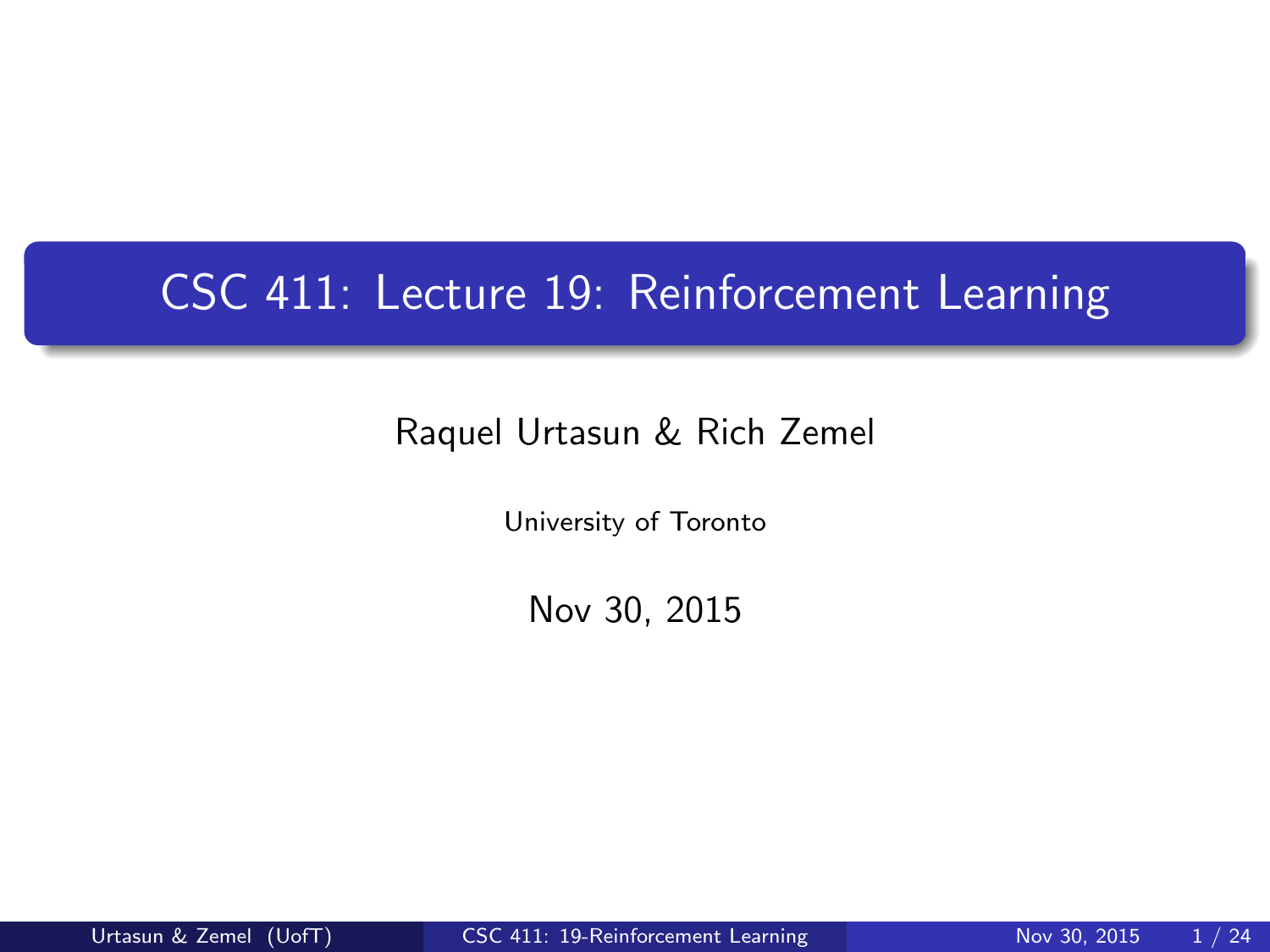- Learn to play games
- **•** Reinforcement Learning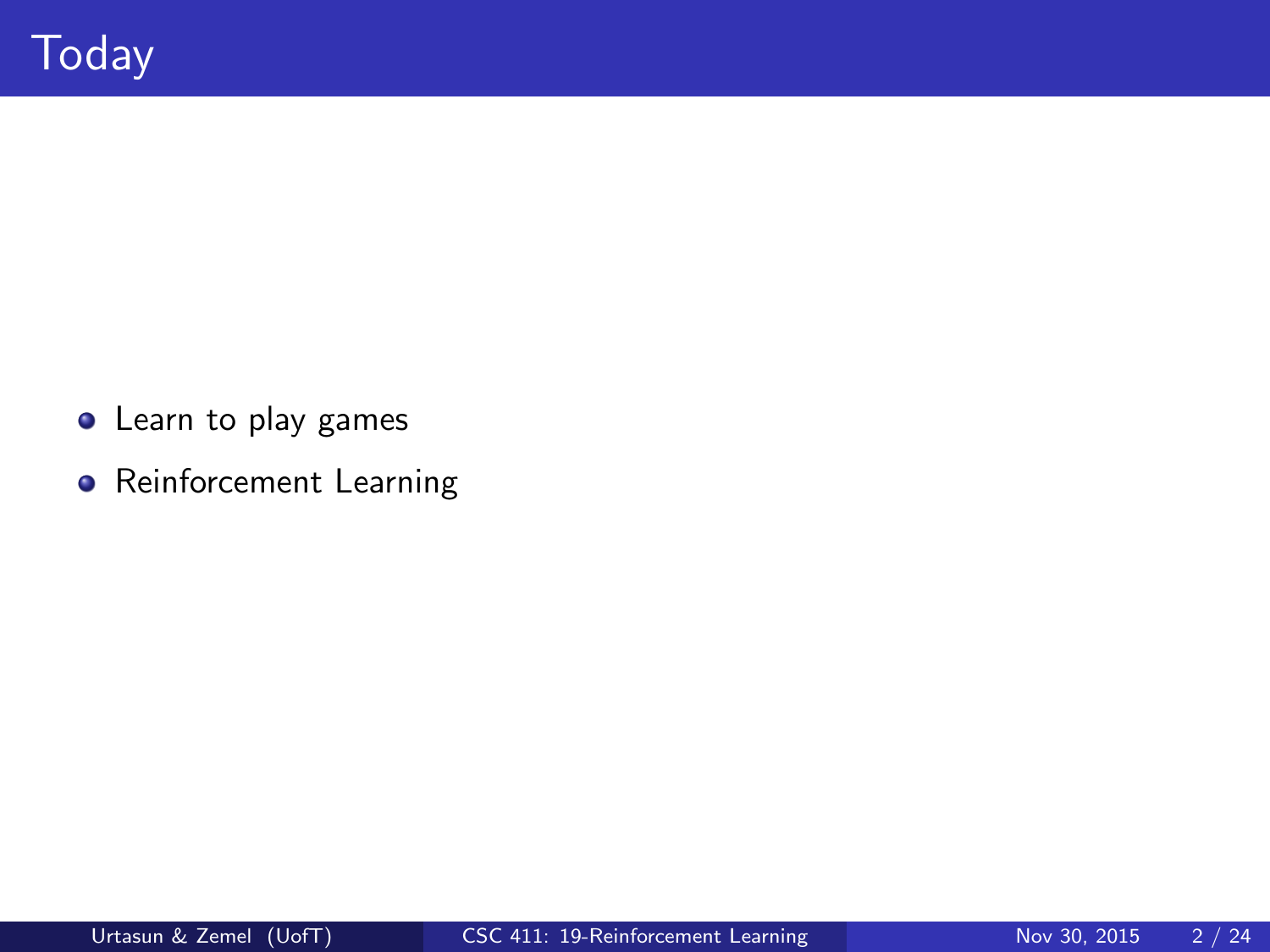## Playing Games: Atari

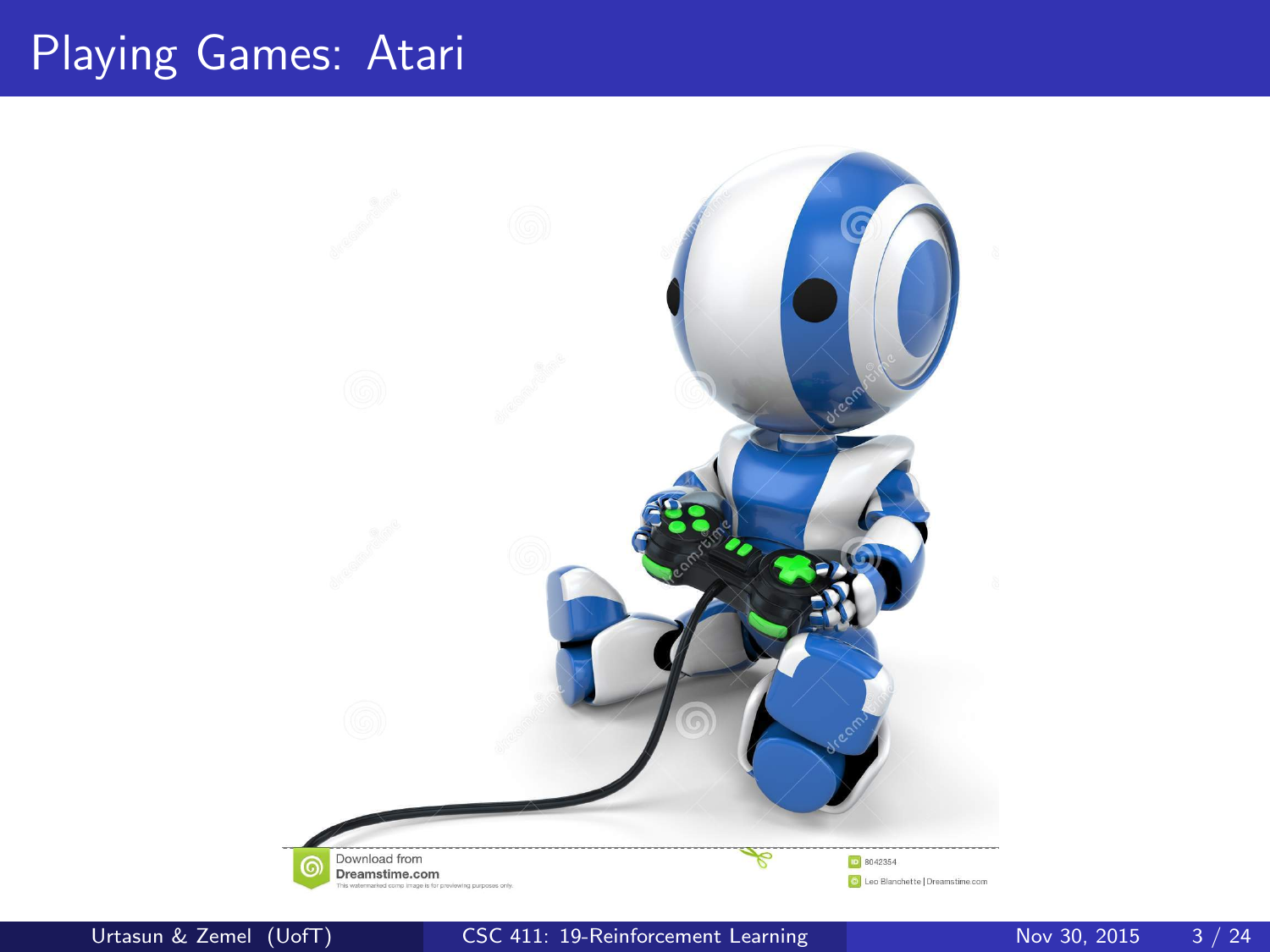## Playing Games: Super Mario

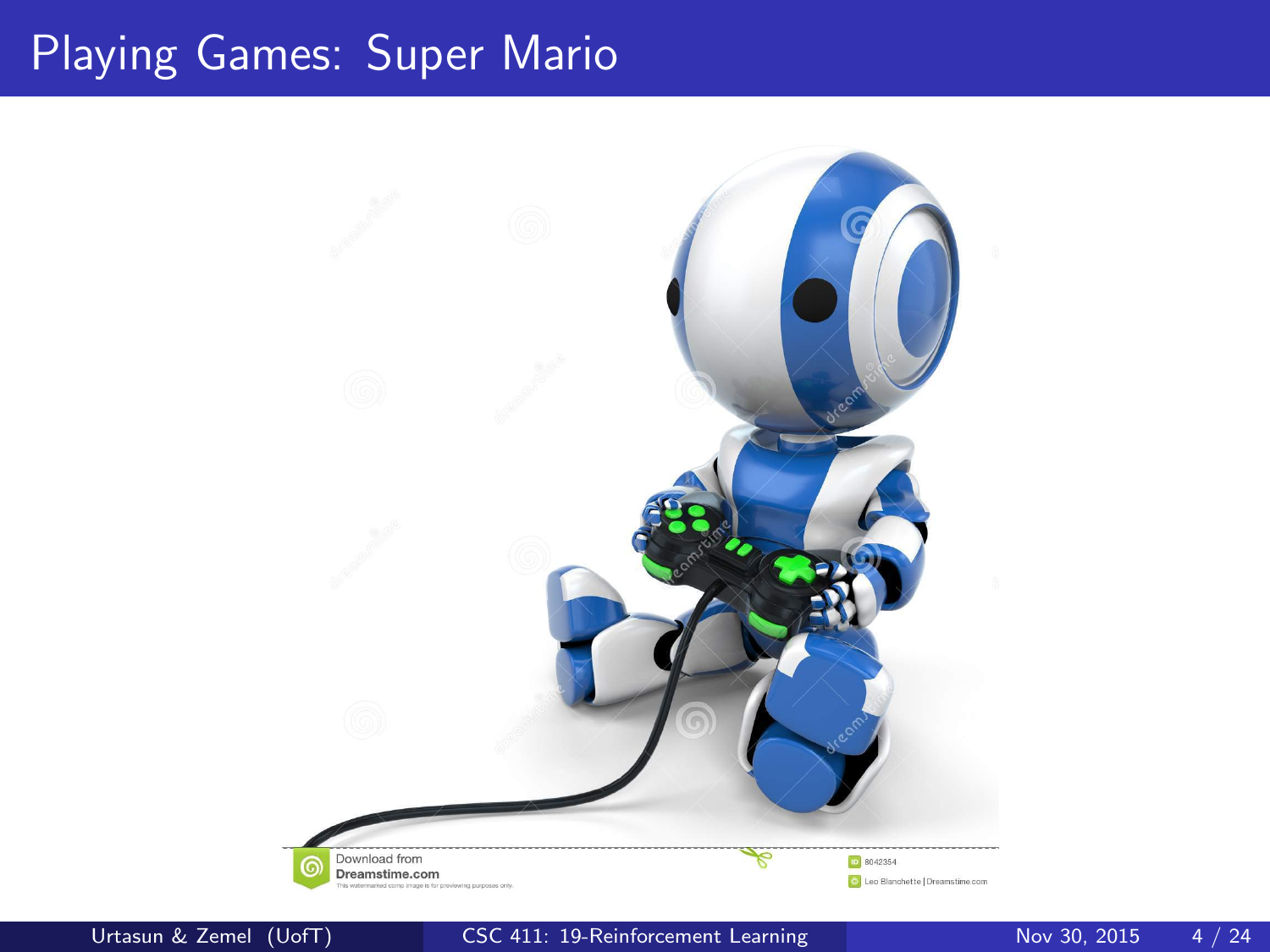- RL tutorial on course website
- Reinforcement Learning: An Introduction, Sutton & Barto Book (1998)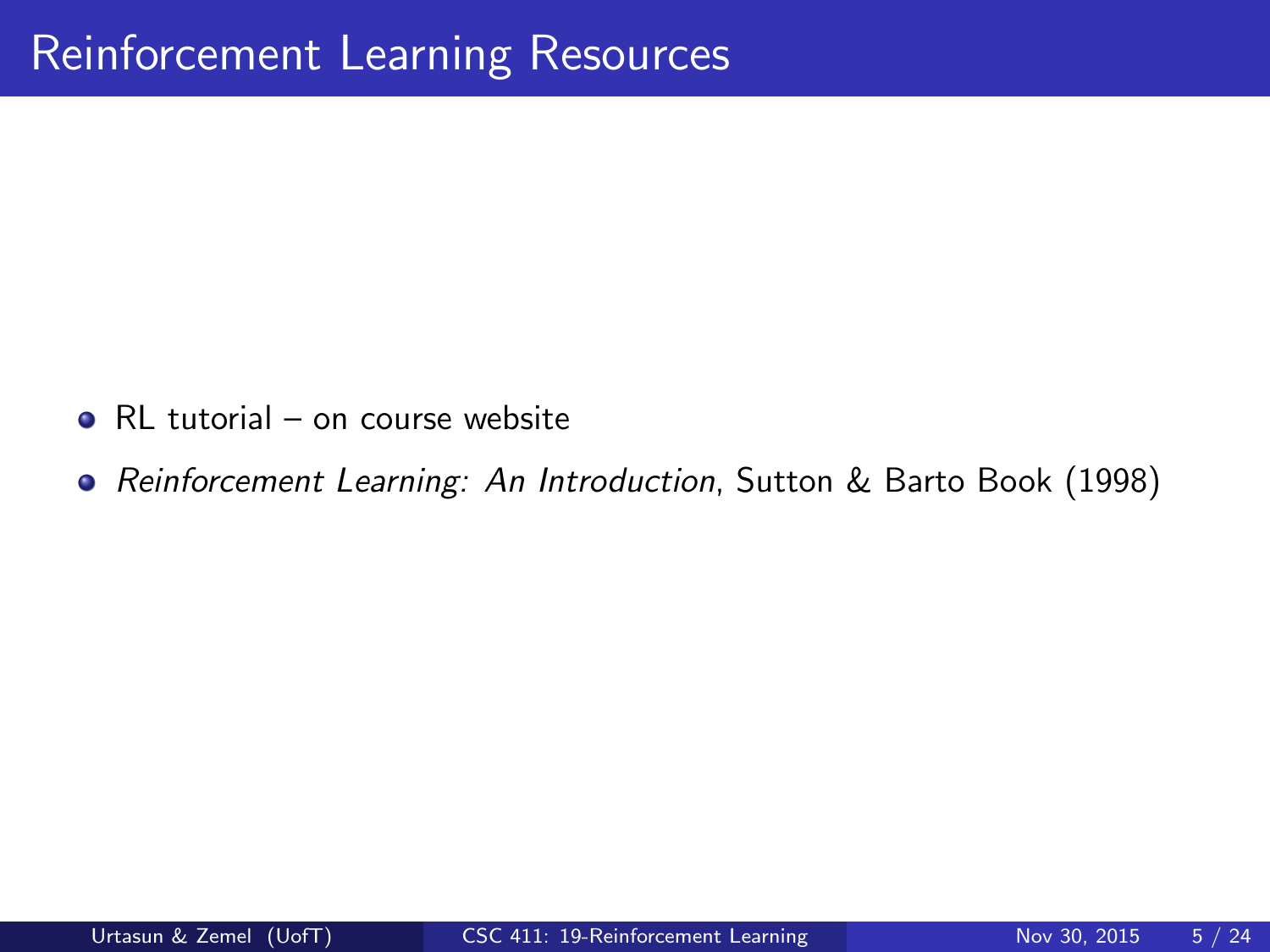Learning algorithms differ in the information available to learner

- $\blacktriangleright$  Supervised: correct outputs
- $\triangleright$  Unsupervised: no feedback, must construct measure of good output
- $\blacktriangleright$  Reinforcement learning
- More realistic learning scenario:
	- $\triangleright$  Continuous stream of input information, and actions
	- $\triangleright$  Effects of action depend on state of the world
	- $\triangleright$  Obtain reward that depends on world state and actions
		- $\triangleright$  not correct response, just some feedback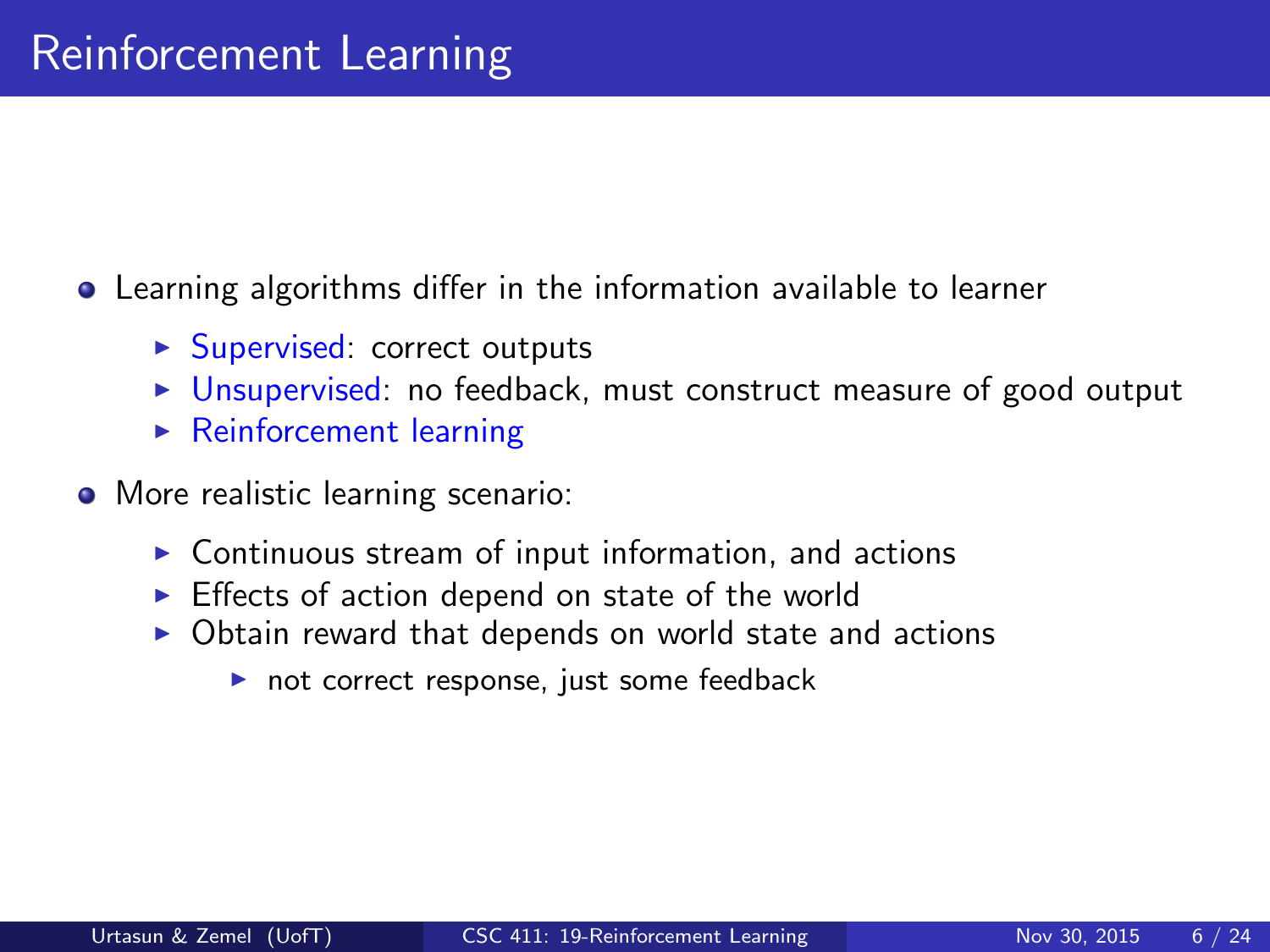### Formulating Reinforcement Learning

- World described by a discrete, finite set of states and actions
- At every time step t, we are in a state  $s_t$ , and we:
	- $\blacktriangleright$  Take an action  $a_t$  (possibly null action)
	- Receive some reward  $r_{t+1}$
	- $\blacktriangleright$  Move into a new state  $s_{t+1}$
- Decisions can be described by a policy
	- $\triangleright$  a selection of which action to take, based on the current state
- Aim is to maximize the total reward we receive over time
- Sometimes a future reward is discounted by  $\gamma_{k-1}$ , where k is the number of time-steps in the future when it is received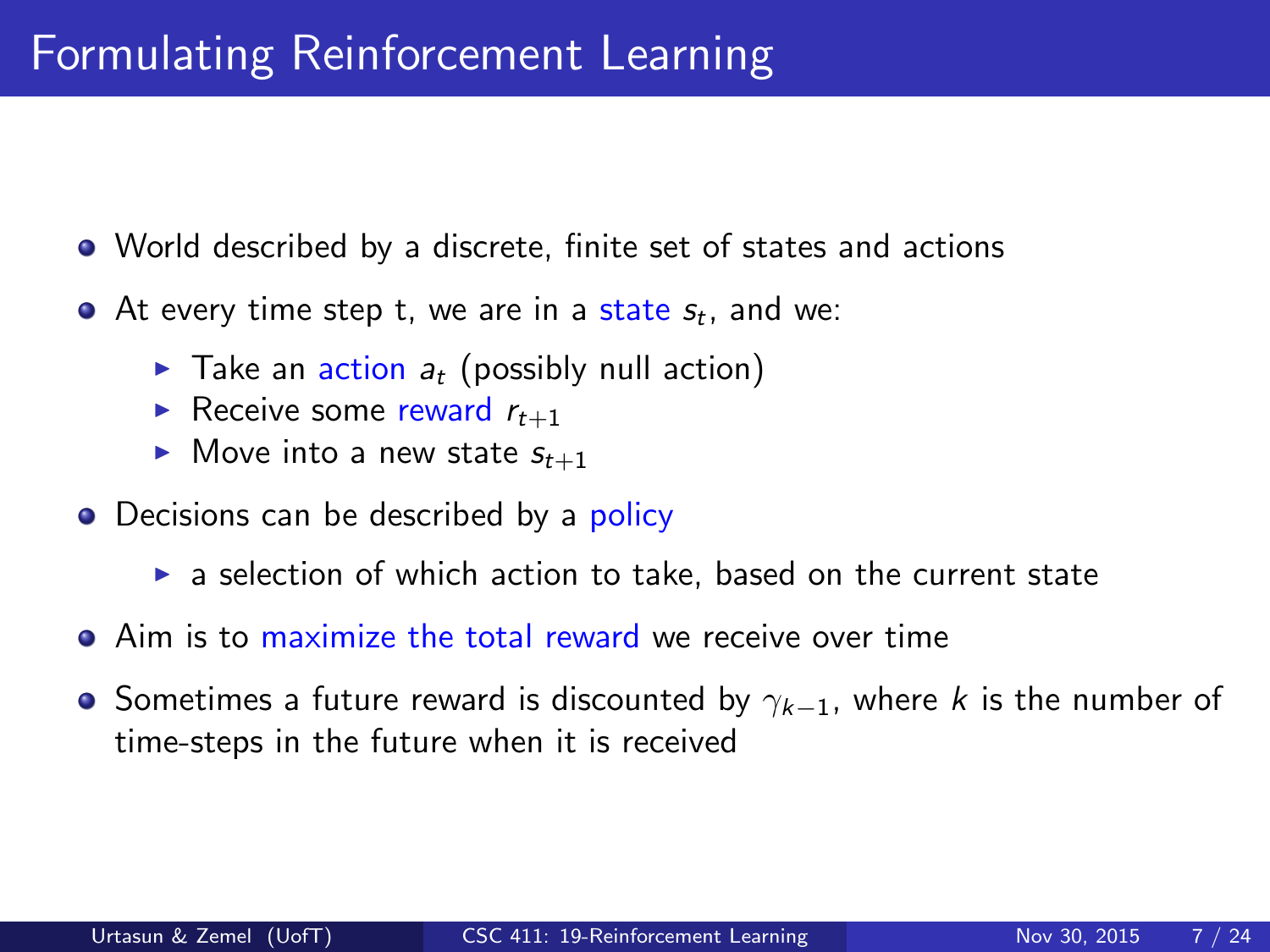- Make this concrete by considering specific example
- Consider the game tic-tac-toe:
	- $\triangleright$  reward: win/lose/tie the game  $(+1/-1/0)$  [only at final move in given game]
	- $\triangleright$  state: positions of X's and O's on the board
	- $\triangleright$  policy: mapping from states to actions
		- $\triangleright$  based on rules of game: choice of one open position
	- $\triangleright$  value function: prediction of reward in future, based on current state
- In tic-tac-toe, since state space is tractable, can use a table to represent value function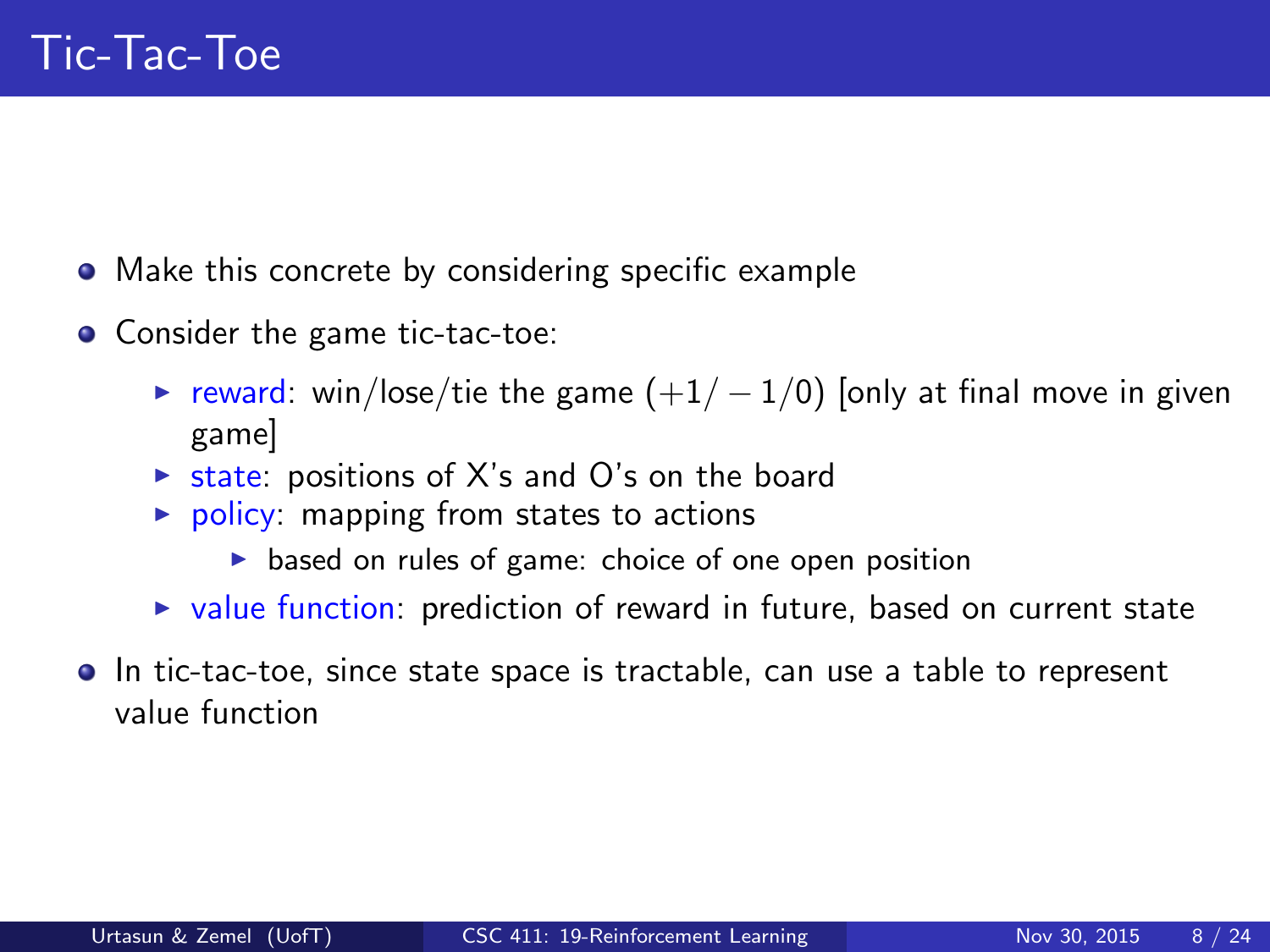#### Each board position (taking into account symmetry) has some probability

| <b>State</b>            | Probability of a win<br>(Computer plays "o") |
|-------------------------|----------------------------------------------|
|                         |                                              |
|                         | 0.5                                          |
| olo<br>×                | 0.5                                          |
| ×                       |                                              |
|                         | 1.0                                          |
|                         |                                              |
| $\overline{\textbf{x}}$ | 0.0                                          |
|                         |                                              |
| ×                       | 0.5                                          |
|                         |                                              |
| etc                     |                                              |

- Simple learning process:
	- $\blacktriangleright$  start with all values = 0.5
	- $\triangleright$  policy: choose move with highest probability of winning given current legal moves from current state
	- $\blacktriangleright$  update entries in table based on outcome of each game
	- $\triangleright$  After many games value function will represent true probability of winning from each state

Can try alternative policy: sometimes select moves randomly (exploration)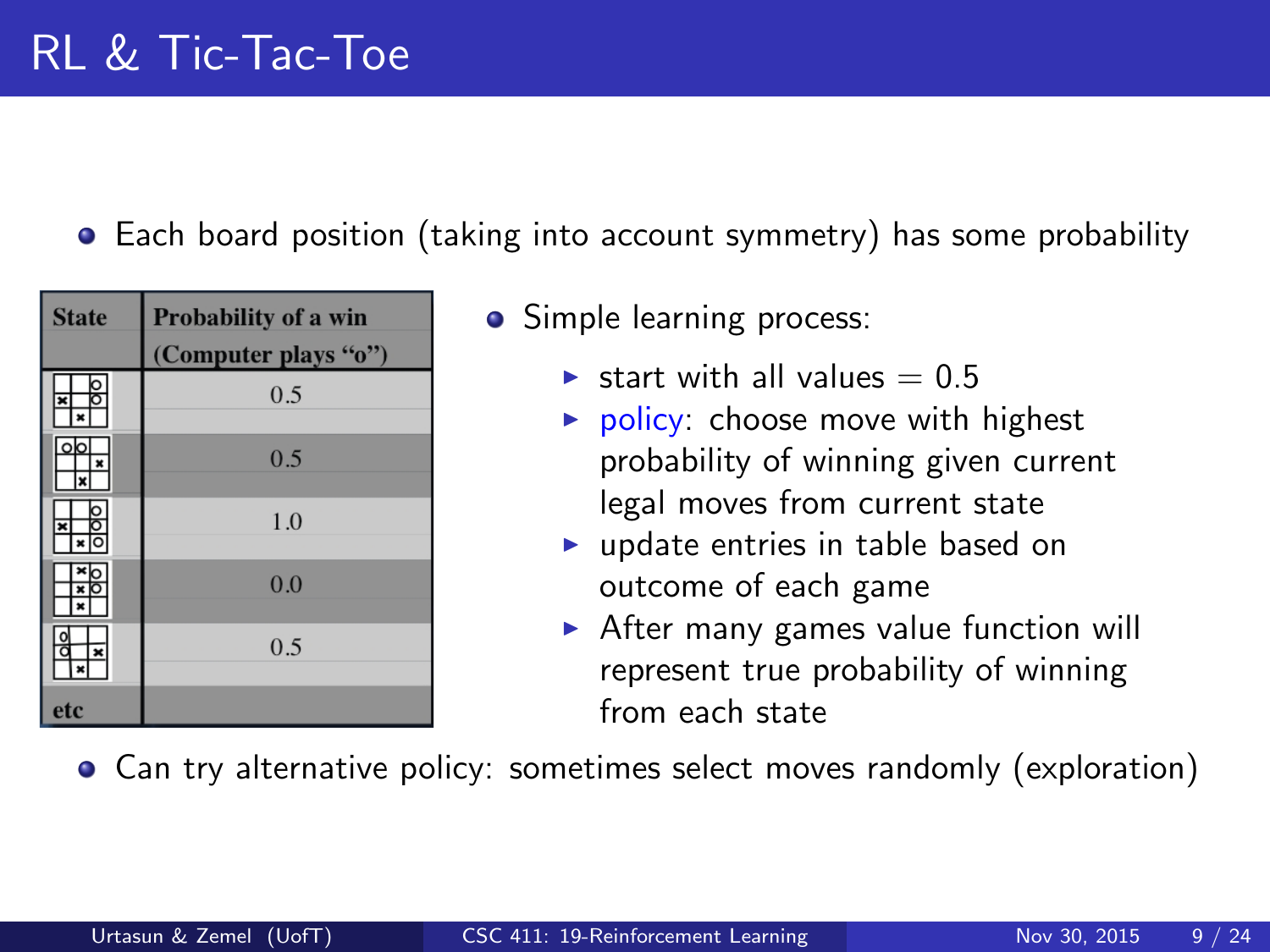# Acting Under Uncertainty

- The world and the actor may not be deterministic, or our model of the world may be incomplete
- We assume the Markov property: the future depends on the past only through the current state
- We describe the environment by a distribution over rewards and state transitions:

$$
P(s_{t+1} = s', r_{t+1} = r'|s_t = s, a_t = a)
$$

• The policy can also be non-deterministic:

$$
P(a_t = a | s_t = s)
$$

• Policy is not a fixed sequence of actions, but instead a conditional plan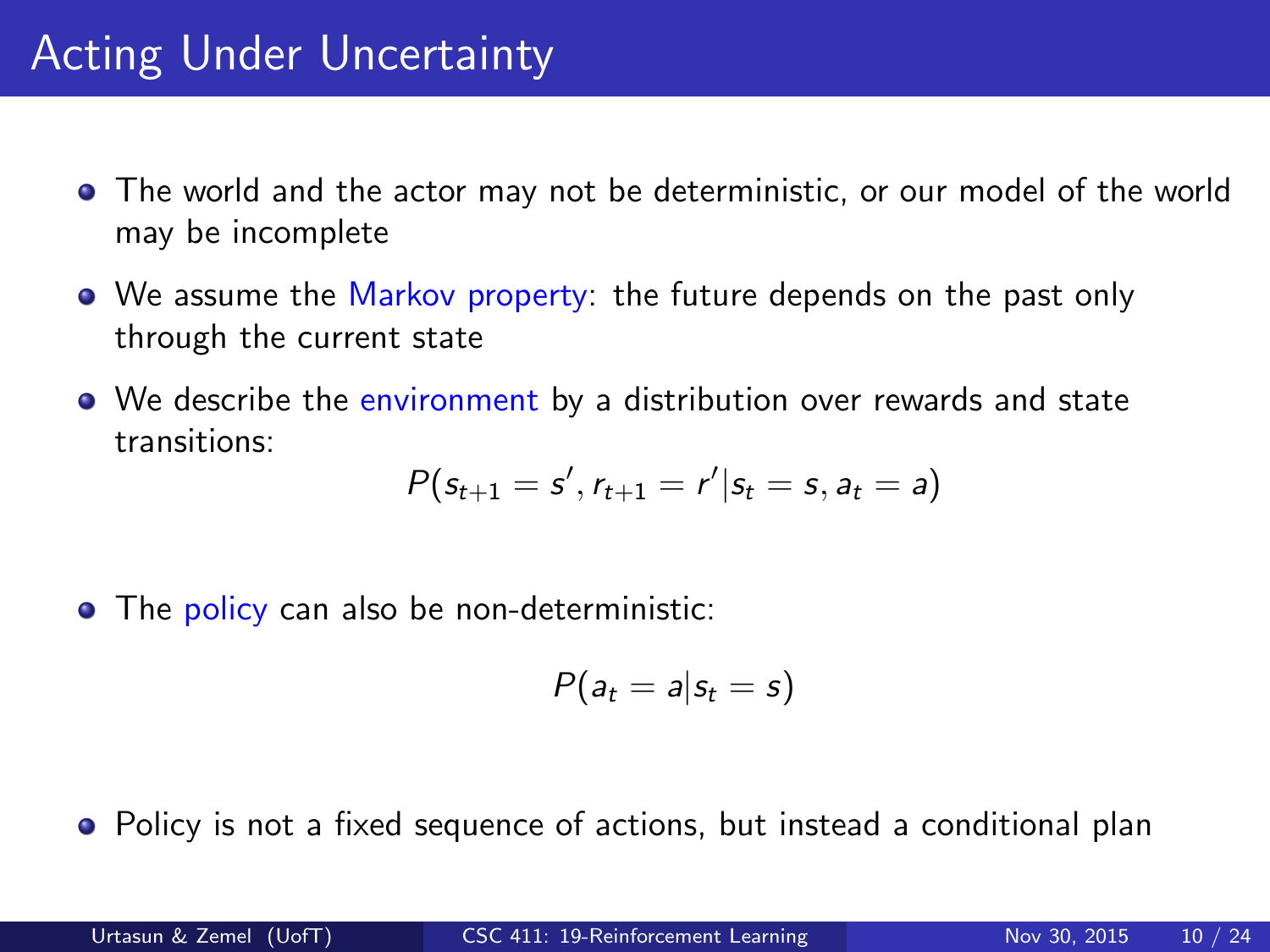• Markov Decision Problem (MDP): tuple  $(S, A, P, \gamma)$  where P is

$$
P(s_{t+1} = s', r_{t+1} = r'|s_t = s, a_t = a)
$$

- Standard MDP problems:
	- 1. Planning: given complete Markov decision problem as input, compute policy with optimal expected return
	- 2. Learning: Only have access to experience in the MDP, learn a near-optimal strategy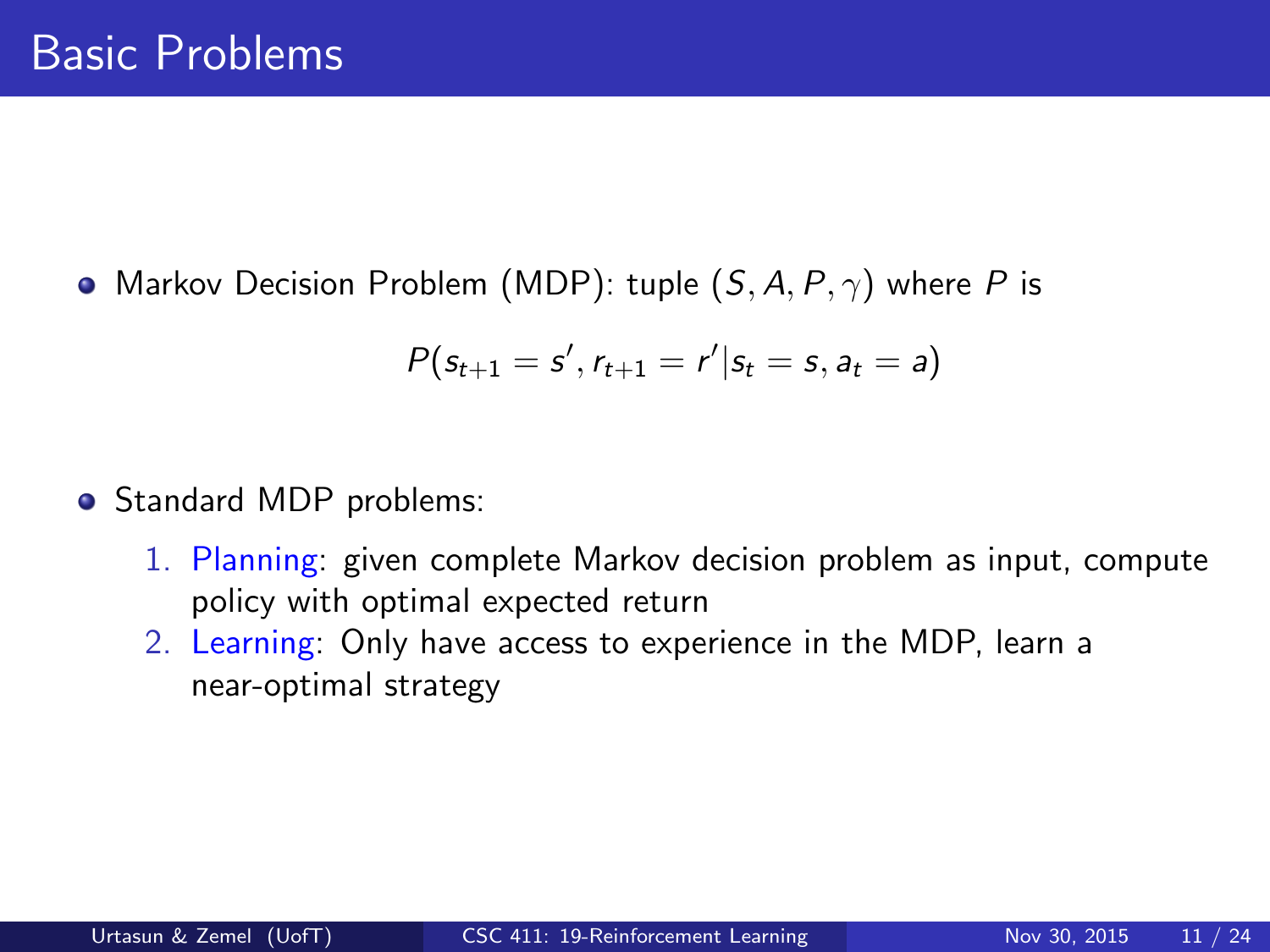#### Example of Standard MDP Problem



- 1. Planning: given complete Markov decision problem as input, compute policy with optimal expected return
- 2. Learning: Only have access to experience in the MDP, learn a near-optimal strategy

We will focus on learning, but discuss planning along the way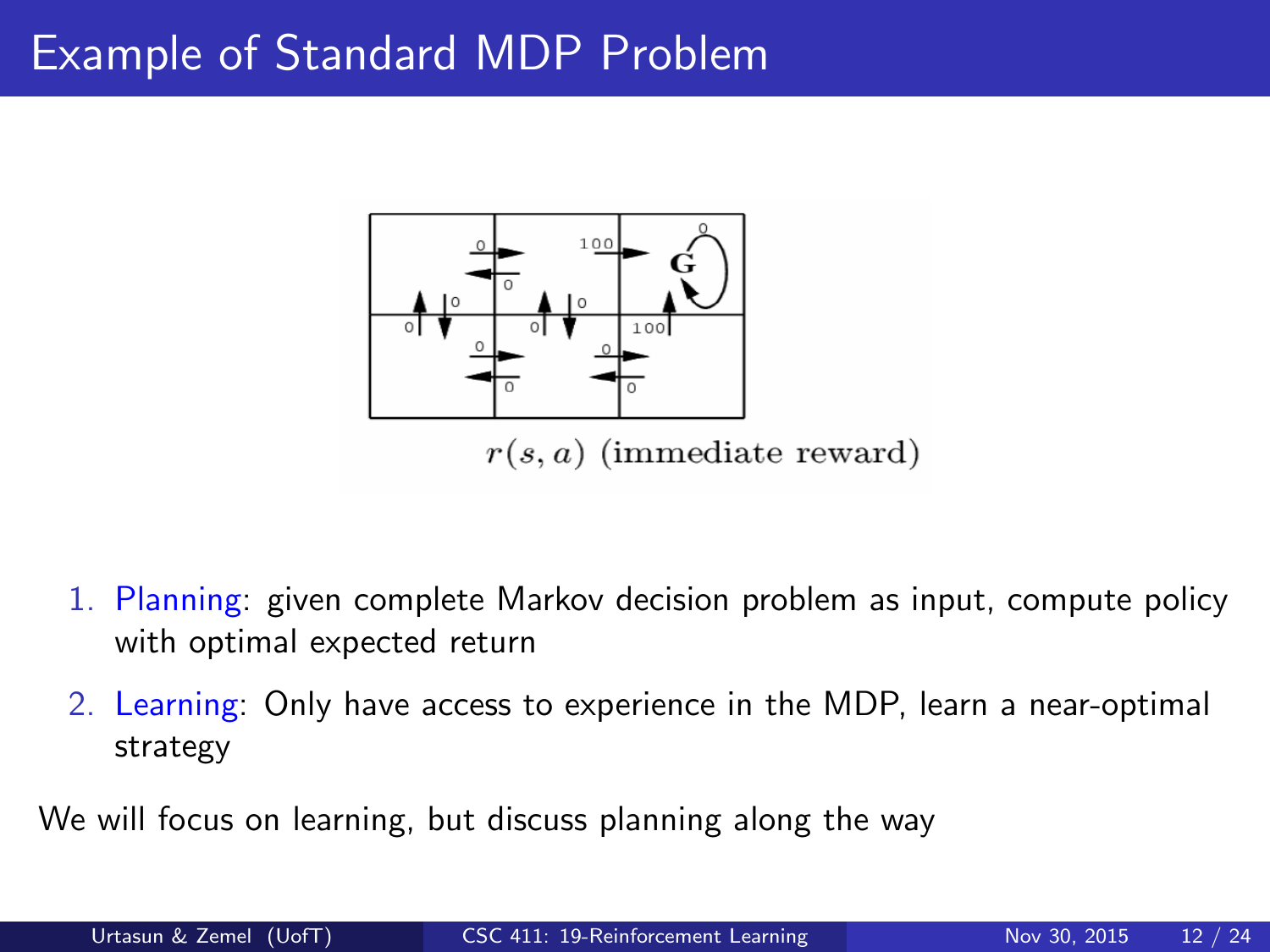- If we knew how the world works (embodied in  $P$ ), then the policy should be deterministic
	- $\blacktriangleright$  just select optimal action in each state
- **•** But if we do not have complete knowledge of the world, taking what appears to be the optimal action may prevent us from finding better states/actions
- **o** Interesting trade-off:
	- $\triangleright$  immediate reward (exploitation) vs. gaining knowledge that might enable higher future reward (exploration)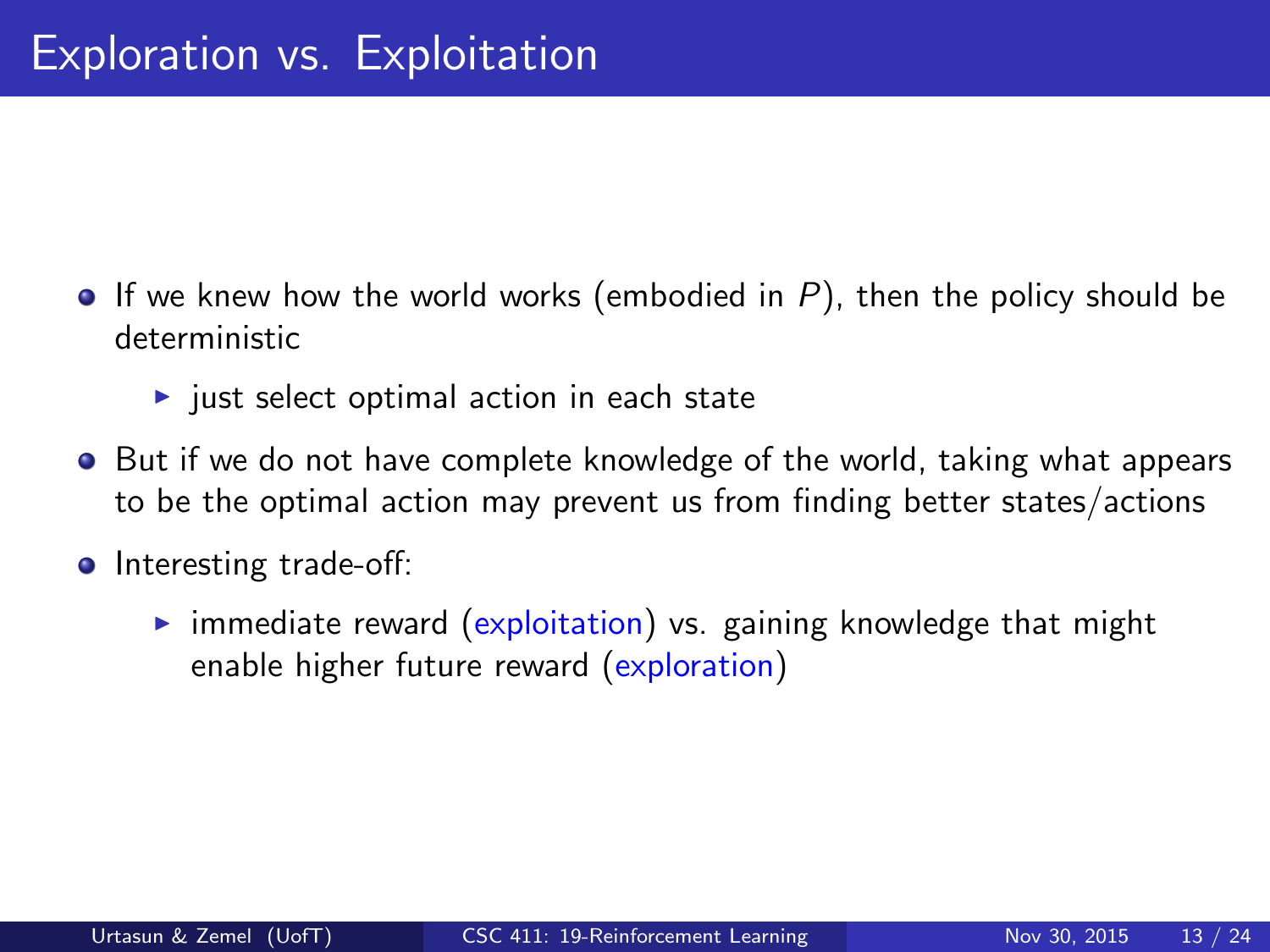**•** Goal: find policy  $\pi$  that maximizes expected accumulated future rewards  $V^{\pi}(s_t)$ , obtained by following  $\pi$  from state  $s_t$ :

$$
V^{\pi}(s_t) = r_t + \gamma r_{t+1} + \gamma^2 r_{t+2} + \cdots
$$

$$
= \sum_{i=0}^{\infty} \gamma^i r_{t+i}
$$

- **Game show example:** 
	- $\triangleright$  assume series of questions, increasingly difficult, but increasing payoff
	- $\triangleright$  choice: accept accumulated earnings and quit; or continue and risk losing everything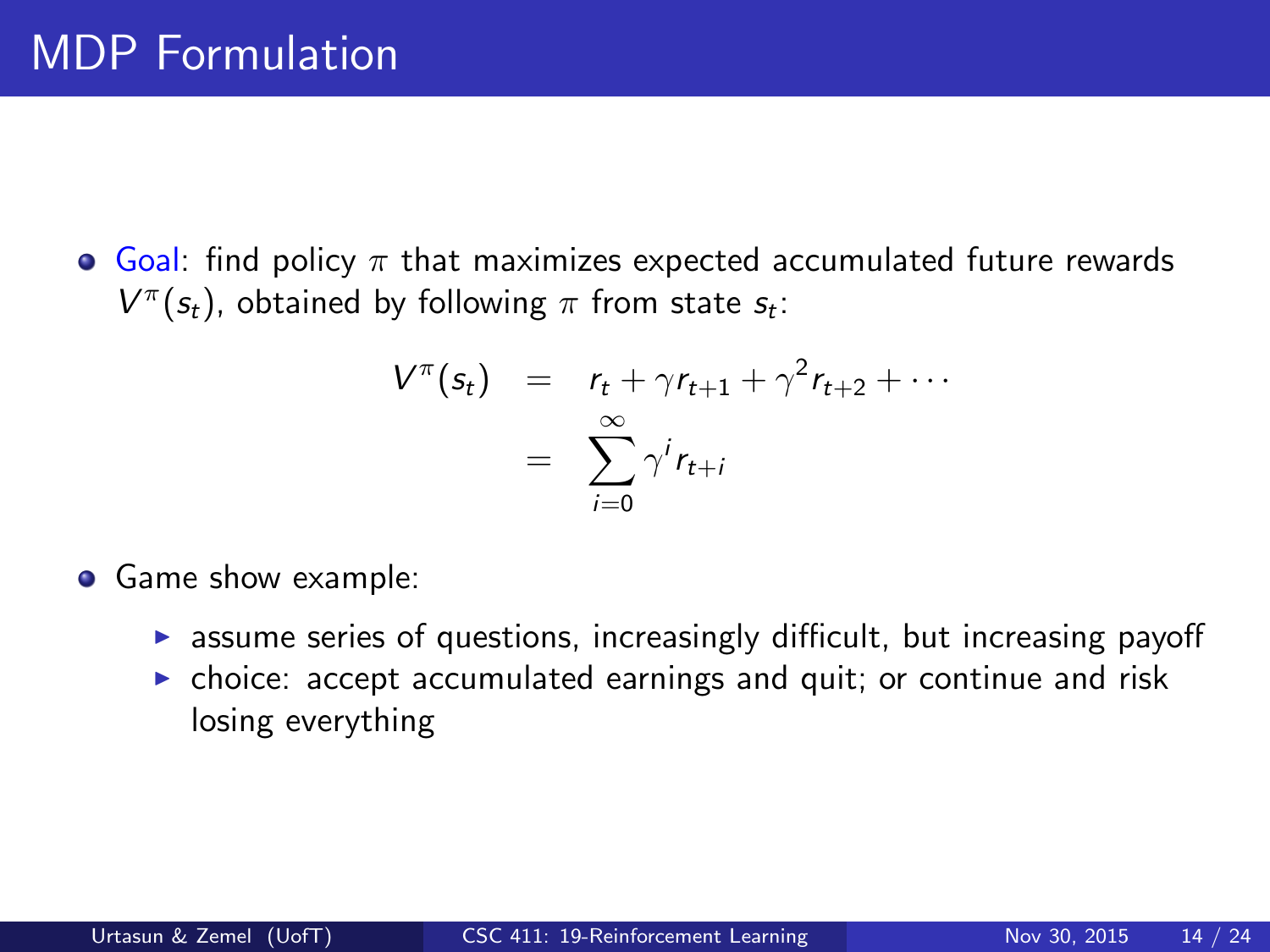We might try to learn the function  $V$  (which we write as  $V^\ast)$ 

$$
V^*(s) = \max_a [r(s,a) + \gamma V^*(\delta(s,a))]
$$

• We could then do a lookahead search to choose best action from any state s:

$$
\pi^*(s) = \arg\max_{a} \left[ r(s,a) + \gamma V^*(\delta(s,a)) \right]
$$

• But there's a problem:

- $\triangleright$  This works well if we know  $\delta()$  and  $r()$
- $\triangleright$  But when we don't, we cannot choose actions this way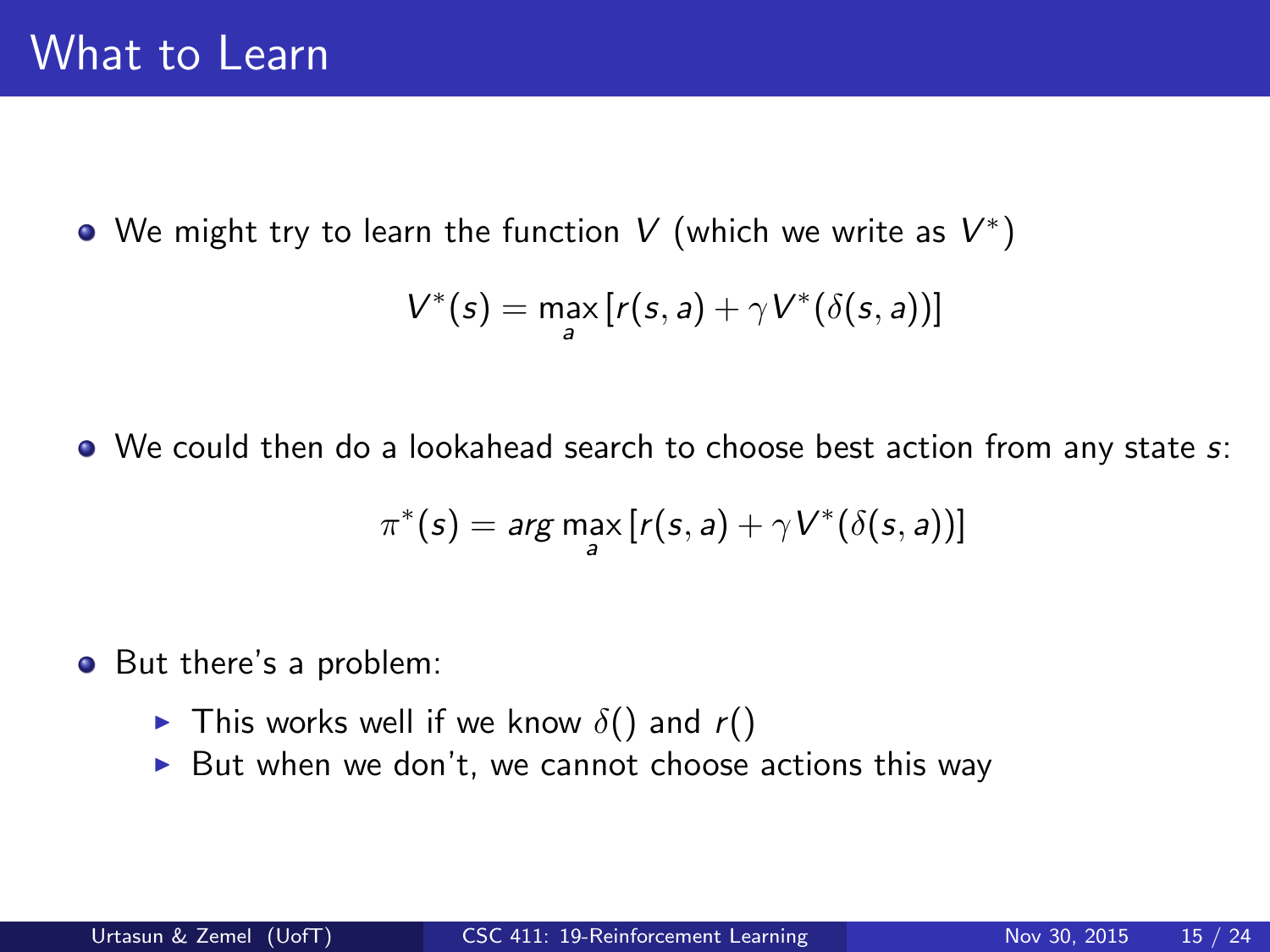Define a new function very similar to  $V^*$ 

$$
Q(s,a) = r(s,a) + \gamma V^*(\delta(s,a))
$$

**If** we learn  $Q$ , we can choose the optimal action even without knowing  $\delta$ !

$$
\pi^*(s) = \arg\max_{a} [r(s, a) + \gamma V^*(\delta(s, a))]
$$
  
= 
$$
\arg\max_{a} Q(s, a)
$$

 $\bullet$  Q is then the evaluation function we will learn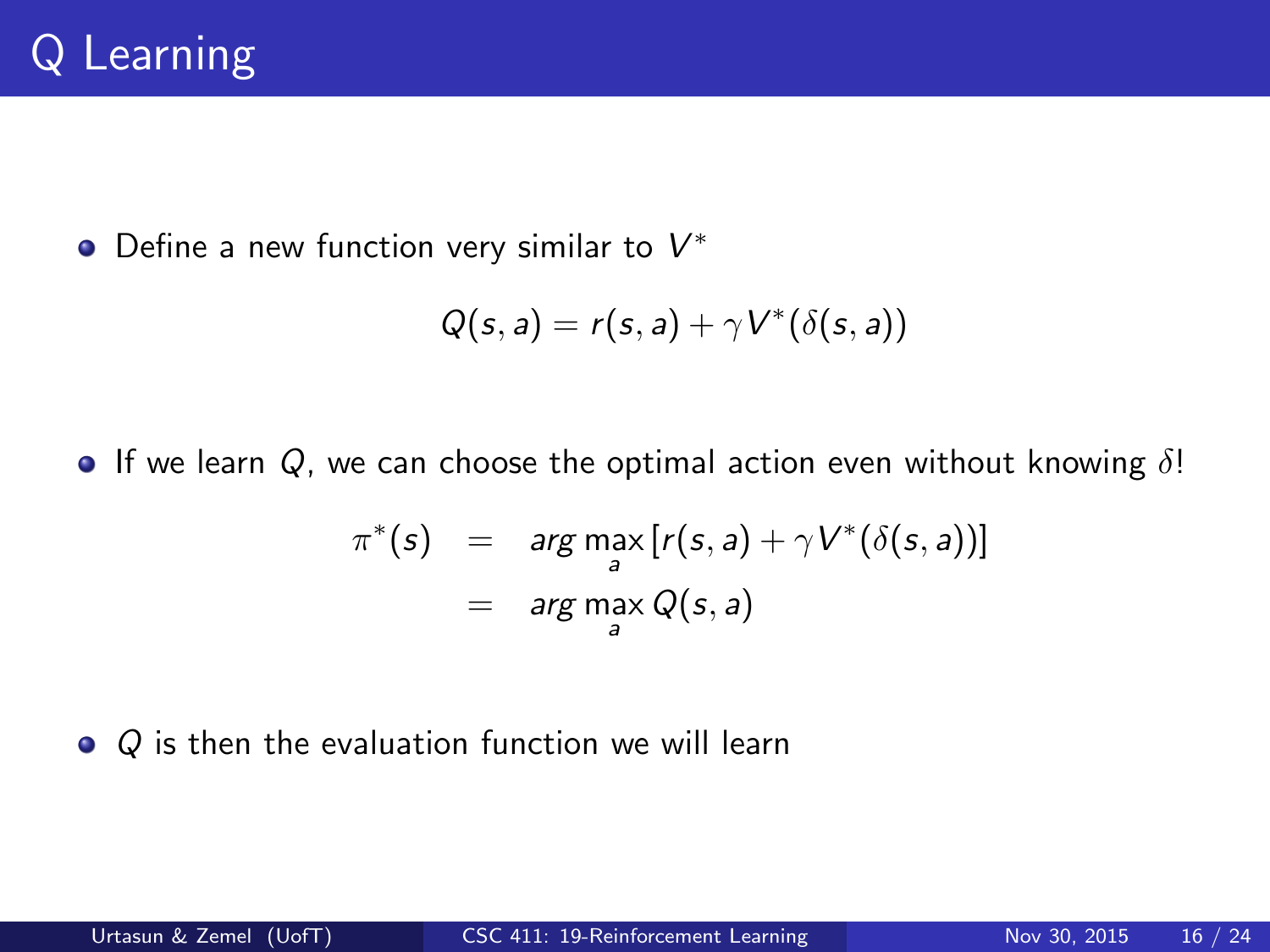

$$
\gamma = 0.9
$$

 $r(s, a)$  (immediate reward) values

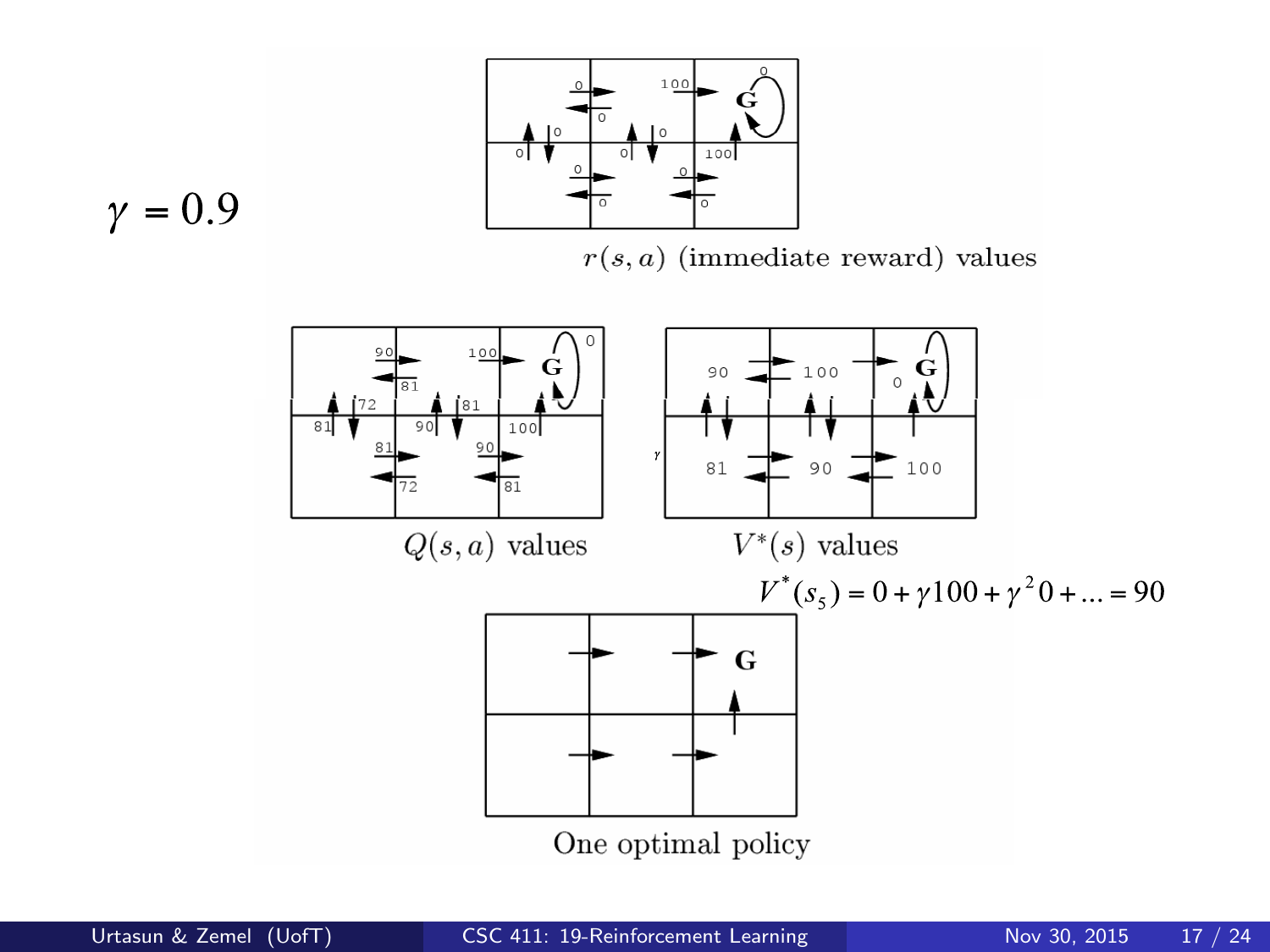# Training Rule to Learn Q

 $Q$  and  $V^*$  are closely related:

$$
V^*(s) = \max_{a} Q(s, a)
$$

• So we can write 
$$
Q
$$
 recursively:

$$
Q(s_t, a_t) = r(s_t, a_t) + \gamma V^*(\delta(s_t, a_t))
$$
  
=  $r(s_t, a_t) + \gamma \max_{a'} Q(s_{t+1}, a')$ 

- $\bullet$  Let  $\hat{Q}$  denote the learner's current approximation to  $Q$
- **•** Consider training rule

$$
\hat{Q}(s, a) \leftarrow r(s, a) + \gamma \max_{a'} \hat{Q}(s', a')
$$

where  $s'$  is state resulting from applying action  $a$  in state  $s$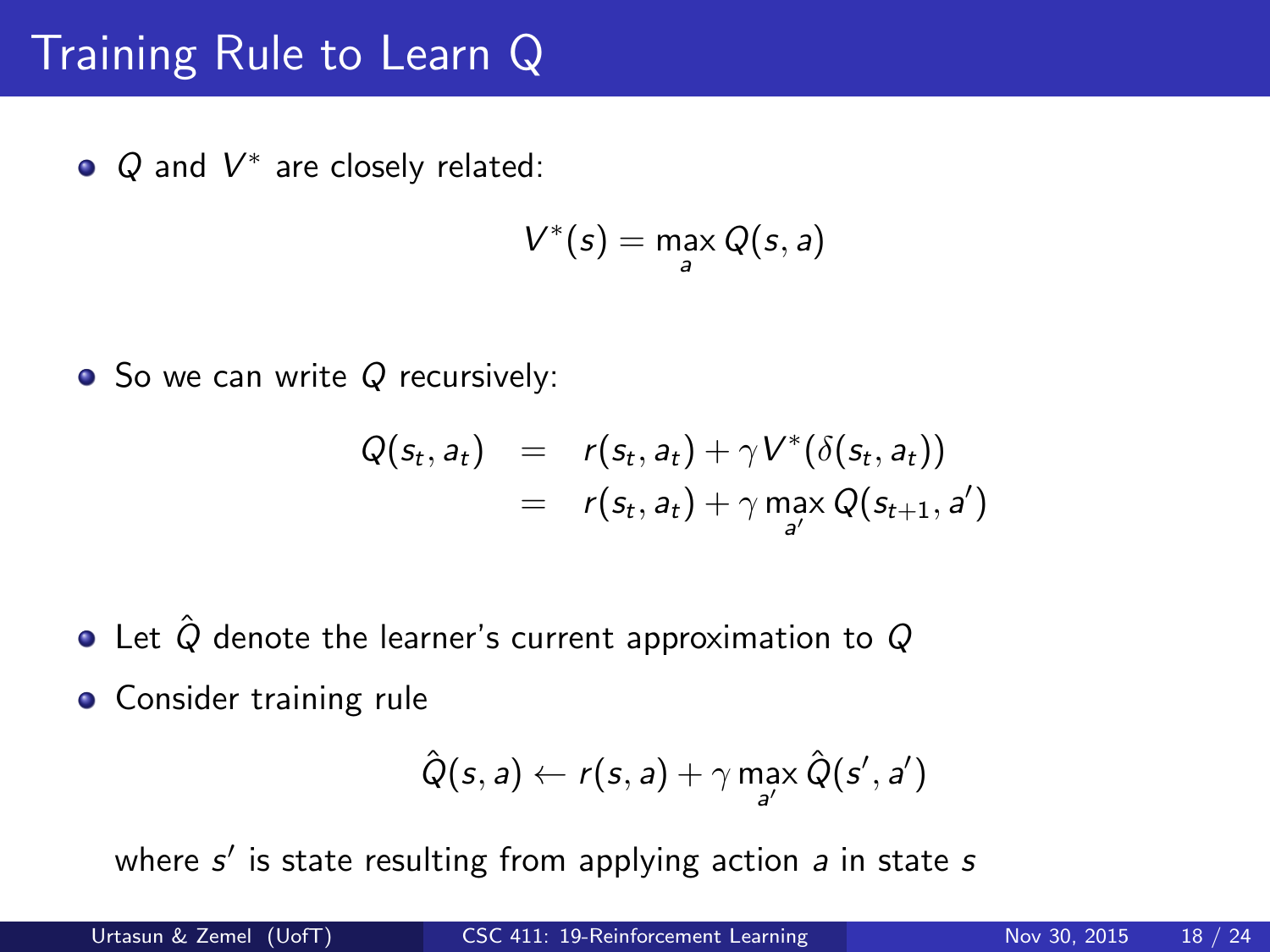# Q Learning for Deterministic World

- For each s, a initialize table entry  $\hat{Q}(s, a) \leftarrow 0$
- **•** Start in some initial state s
- **O** Do forever:
	- $\triangleright$  Select an action a and execute it
	- $\blacktriangleright$  Receive immediate reward r
	- $\triangleright$  Observe the new state s'
	- ► Update the table entry for  $\hat{Q}(s, a)$  using Q learning rule:

$$
\hat{Q}(s, a) \leftarrow r(s, a) + \gamma \max_{a'} \hat{Q}(s', a')
$$

 $\blacktriangleright$   $s \leftarrow s'$ 

If we get to absorbing state, restart to initial state, and run thru "Do forever" loop until reach absorbing state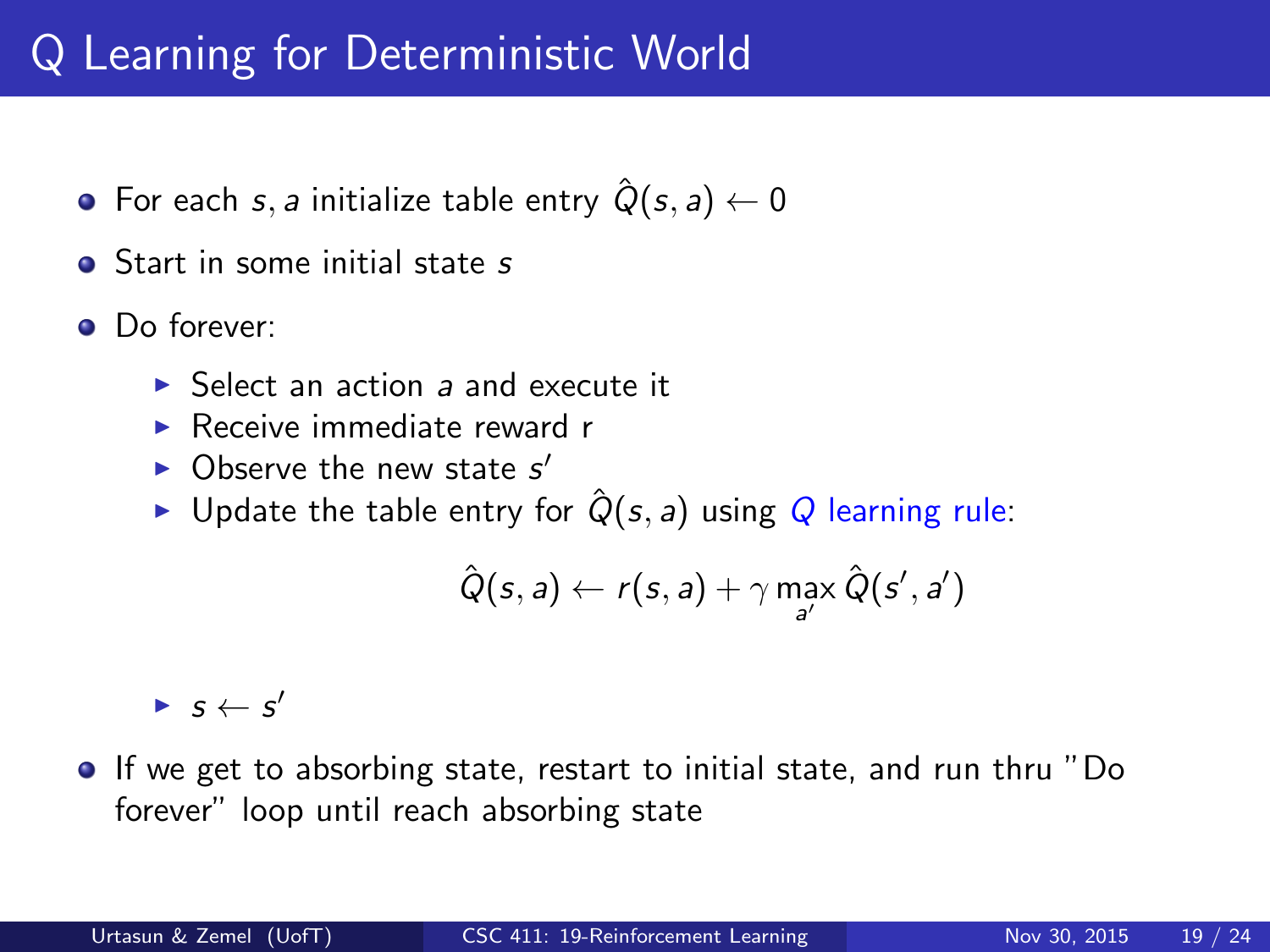# Updating Estimated Q

• Assume the robot is in state  $s_1$ ; some of its current estimates of Q are as shown; executes rightward move



$$
\hat{Q}(s_1, a_{right}) \leftarrow r + \gamma \max_{a'} \hat{Q}(s_2, a')
$$
  
 
$$
\leftarrow r + 0.9 \max_{a} \{63, 81, 100\} \leftarrow 90
$$

 $\bullet$  Notice that if rewards are non-negative, then  $\hat{Q}$  values only increase from 0, approach true Q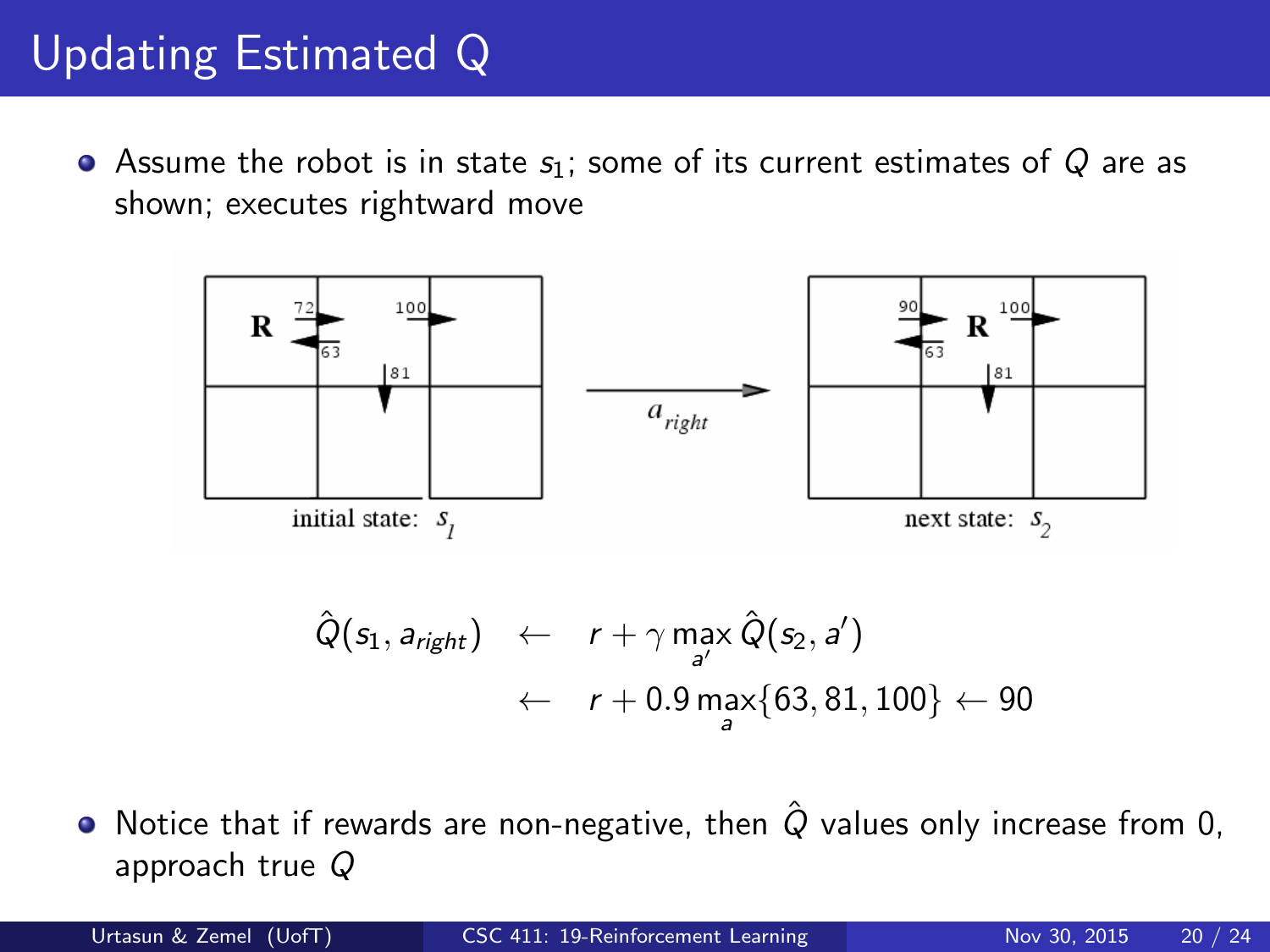- Training set consists of series of intervals (episodes): sequence of (state, action, reward) triples, end at absorbing state
- Each executed action *a* results in transition from state  $s_i$  to  $s_j$ ; algorithm updates  $\hat{Q} (s_i, a)$  using the learning rule
- **•** Intuition for simple grid world, reward only upon entering goal state  $\rightarrow Q$ estimates improve from goal state back
	- 1. All  $\hat{Q}(s, a)$  start at 0
	- 2. First episode only update  $\hat{Q}(s, a)$  for transition leading to goal state
	- 3. Next episode  $-$  if go thru this next-to-last transition, will update  $\hat{Q}(s, a)$  another step back
	- 4. Eventually propagate information from transitions with non-zero reward throughout state-action space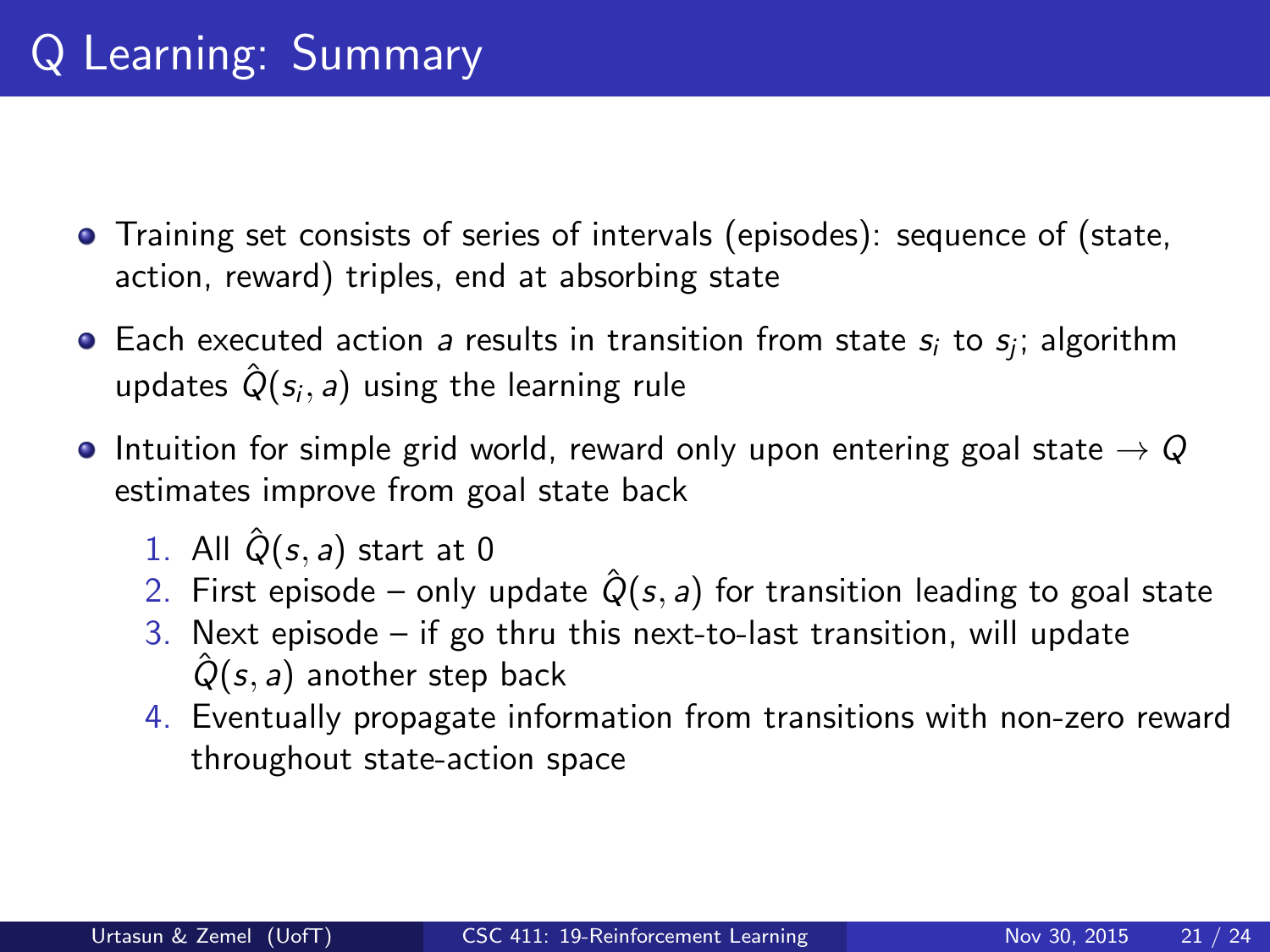- Have not specified how actions chosen (during learning)
- Can choose actions to maximize  $\hat{Q}(s, a)$
- **•** Good idea?
- Can instead employ stochastic action selection (policy):

$$
P(a_i|s) = \frac{\exp(k\hat{Q}(s, a_i))}{\sum_j \exp(k\hat{Q}(s, a_j))}
$$

- $\bullet$  Can vary k during learning
	- $\triangleright$  more exploration early on, shift towards exploitation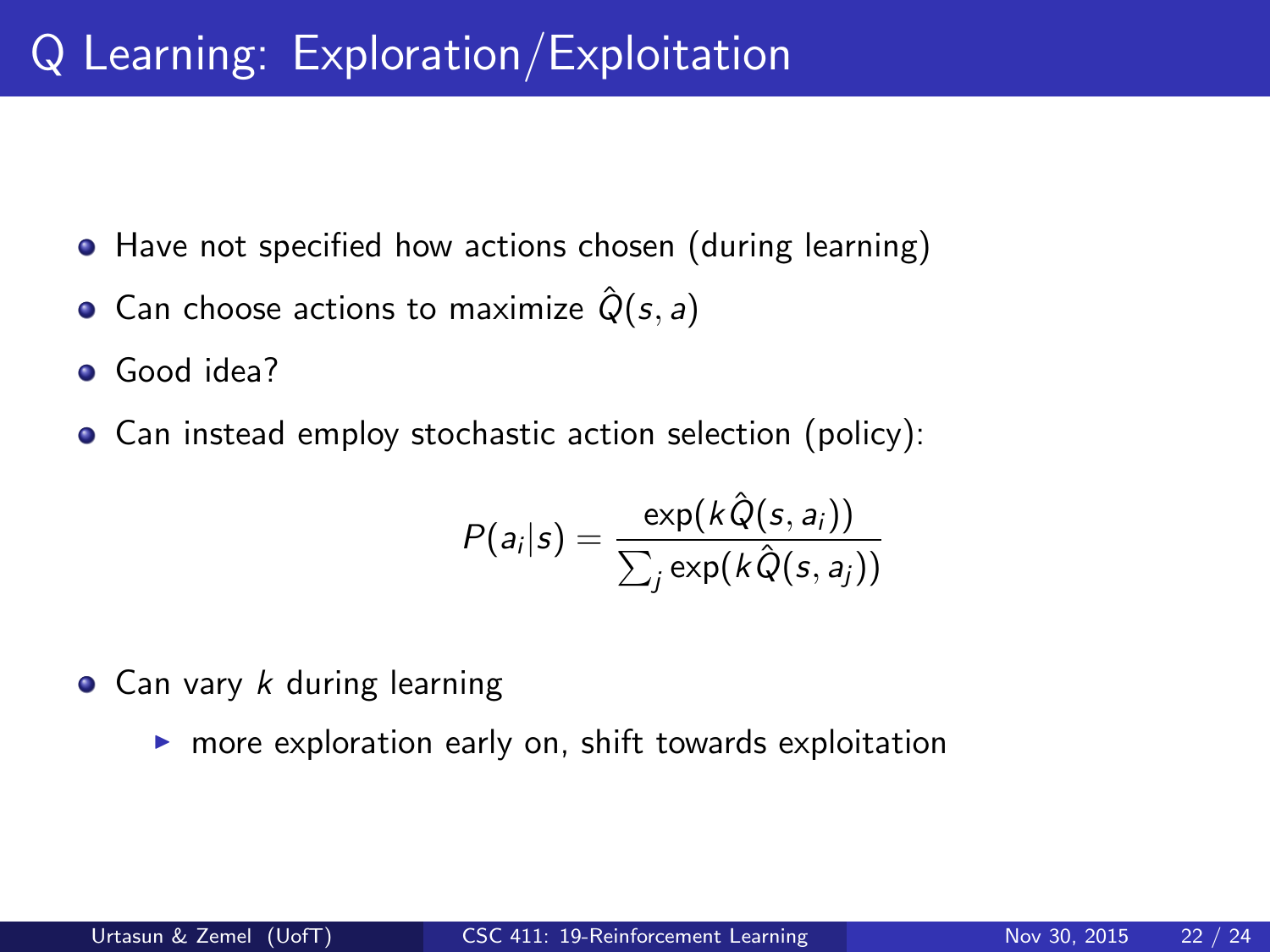- What if reward and next state are non-deterministic?
- $\bullet$  We redefine  $V, Q$  based on probabilistic estimates, expected values of them:

$$
V^{\pi}(s) = E[r_t + \gamma r_{t+1} + \gamma^2 r_{t+2} + \cdots]
$$
  
= 
$$
E[\sum_{i=0}^{\infty} \gamma^i r_{t+i}]
$$

and

$$
Q(s, a) = E[r(s, a) + \gamma V^*(\delta(s, a))]
$$
  
= 
$$
E[r(s, a) + \gamma \sum_{s'} p(s'|s, a) \max_{a'} Q(s', a')]
$$